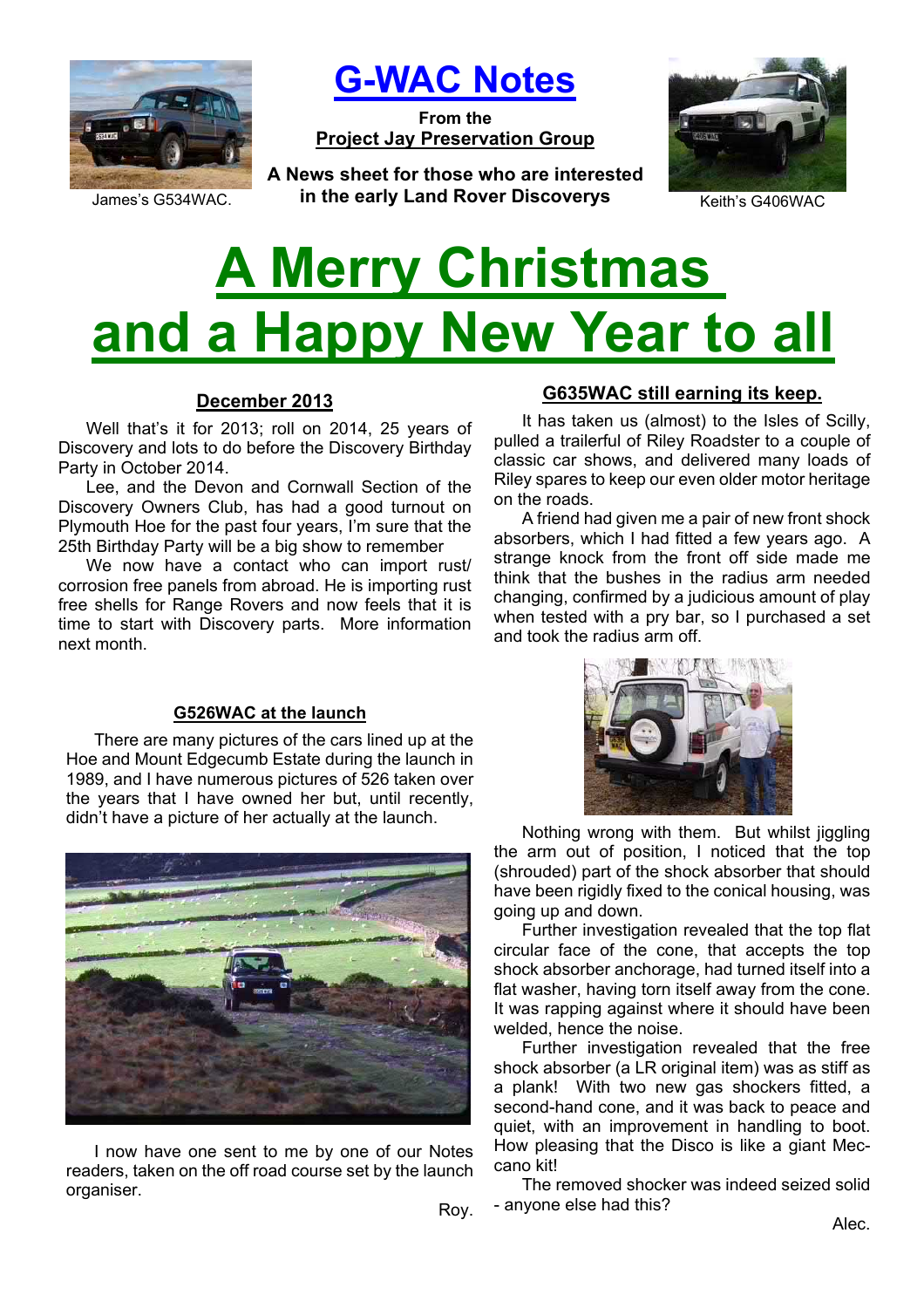## **A suggestion for James's fuel pump problem**

I used to own G489 WAC, and the pump packed up while I had it. It was the electrical connection on the top that had corroded off level with the top of the plastic moulding. I just drilled a tiny hole into the plastic about 5-6mm deep in alongside the buried bit of the connector, so that a small self-tapper screwed in would make good contact with the remaining stump.



This would then hold a small ring connector fitted in place of the former push on connector on the offending wire - saved me over £250 and was still like that several years later when I sold it to David, and I expect that it still is like that in his barn

If James can't fix the problem, I would be tempted to fit an external pump in the line; it should still drag enough fuel out of the tank. Lets face it, my old Velar only has a mechanical pump on the side of the engine block and that sucks all the way from the tank to the two carbs. The later carb RRs had an electric pump on the chassis rail, but it was still a suck from the tank.

So there should be options to keep things mobile with a few pounds and bit a plumbing leave the old pump in situ and just suck through it?

It was interesting to do a reality check when

I saw that enthusiasts are getting ready for the 25th anniversary next year, is it really that long as the Discovery Owners Club was born from the 10th anniversary event in 1999?

My Velar was restored for the 25th anniversary of the RR in 1995. I had bought it the year before, in need of a full restoration, for a very small fraction of its current insurance valuation (which is not on the same planet, let alone in the same parish as one of the NXC press cars that is currently under restoration and offered for £100k!).

So the G-WAC launch cars are rarer than Velars, and what is a £1000 shed today could be worth 20 or 30 times that or more in 15 years - if you can wait!

John Capewell

## **PETER JAMES** INSURANCE.

772, Hagley Road West, Oldbury, West Midlands. B68 0PJ. Telephone: 0121 506 6040. www.peterjamesinsurance.co.uk



#### **G-WAC Notes on websites**

**xxxxxxxxxxxxxxxxxxxxxxxxxxxxxxxxxxxxxxxxxxxxxxxxxxxxxxxxxxxxxxxxxxxxxxxxxxxxxxxxxxxxxxxxxxxxx Home of the Project Jay Preservation Group**

> More articles on Graham's website, **www.g-wacdiscoverys.net grahambethell@virginmedia.com**

#### **xxxxxxxxxxxxxxxxxxxxxxxxxxxxxxxxxxxxxxxxxxxxxxxxxxxxxxxxxxxxxxxxxxxxxxxxxxxxxxxxxxxxxxxxxxxxx**

Brian Radford, of Northmead 4x4, is keeping up-to-date with a copy of the Notes on his website. All the back issues from the start in May 2007 are there.

He also has another website to advertise Classic Rallies and shows.

**www.northmead4x4.co.uk/gwac\_discoverys.htm**

**www.classicrallies.co.uk/index.htm**

Northmead Online www.northmead.co.uk



Compiled by Roy Preston. If anyone would like to contribute an article for these notes, or receive a copy, please email me at roy@g-wac.com or post your address to B R Preston, "Scawdel", Wormald Green, Harrogate, North Yorkshire, HG3 3PU. Phone 01765 677124. Mobile 07876 473714

Issue 77 December 2013